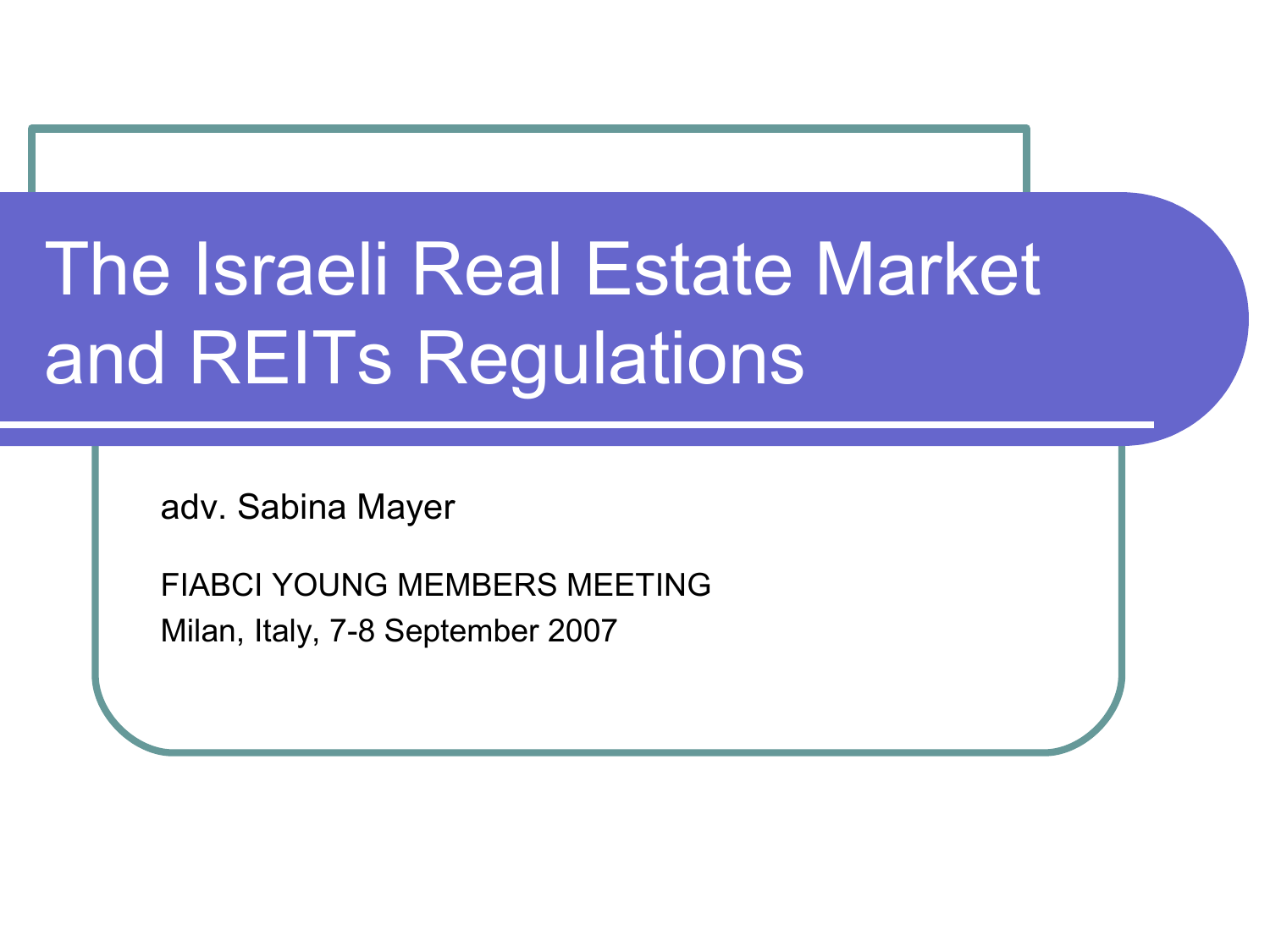### Agenda

- Purposes of the "REIT Law"
- Principal provisions of the "REIT Law"
- Israeli REIT market after REIT Law Enforcement
- Reasons stagnation of REIT market in Israel
- Solutions: Amendments to the "REIT Law"
- **Conclusion**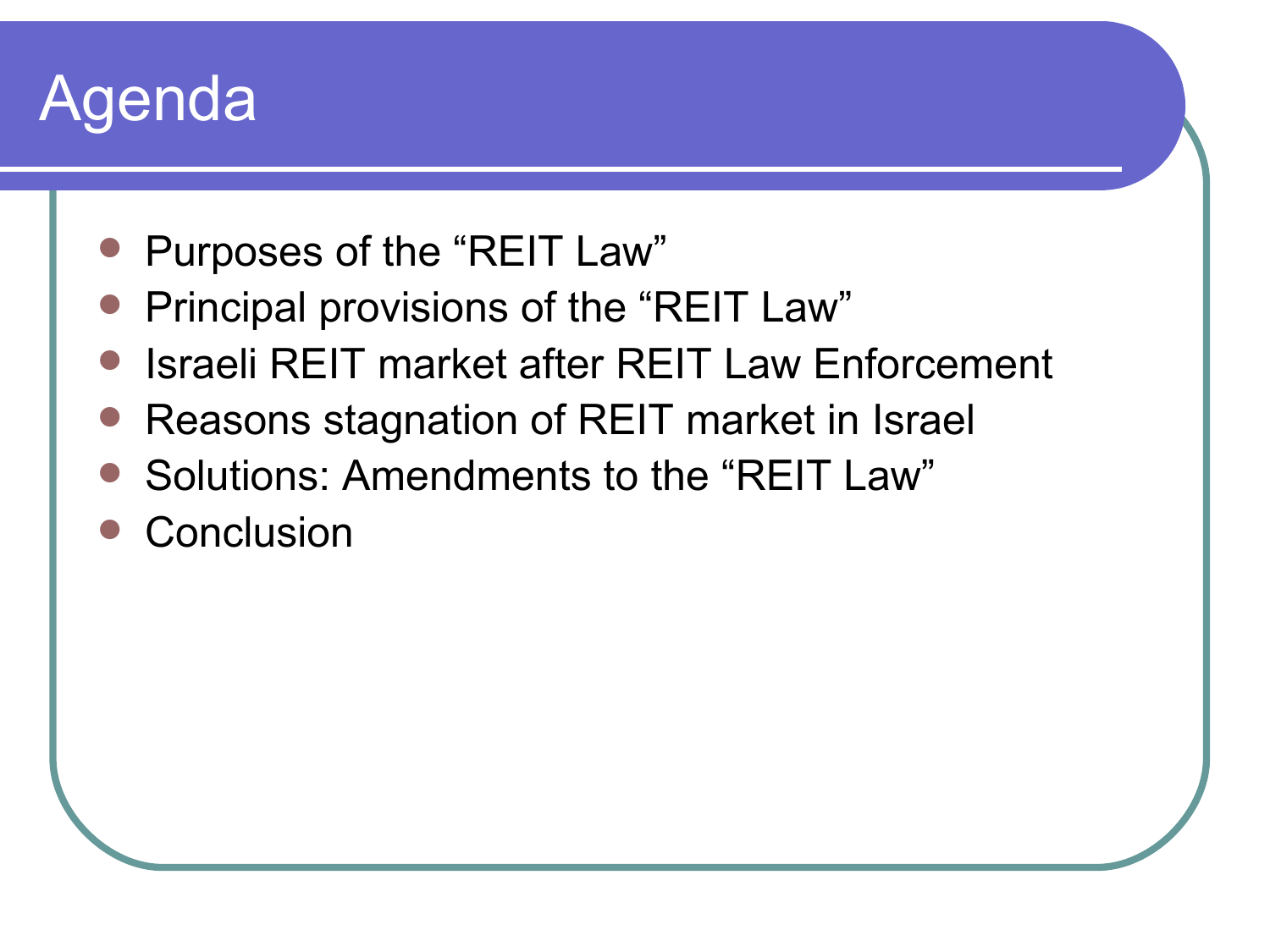### Purposes behind "REIT law" enforcement

The "REIT law" came into force in January 2006.

- Stimulate the Israeli Real Estate (RE) market
- Allow investors to vary their investments portfolio, to spread risks and to participate in large RE projects involving profit yielding RE with reduced costs.
- Create new financing sources for the RE market thereby reducing the credit to be granted to this sector.
- Get families and "small investors" investing into REIT companies, allowing a better distribution of capitals in the market.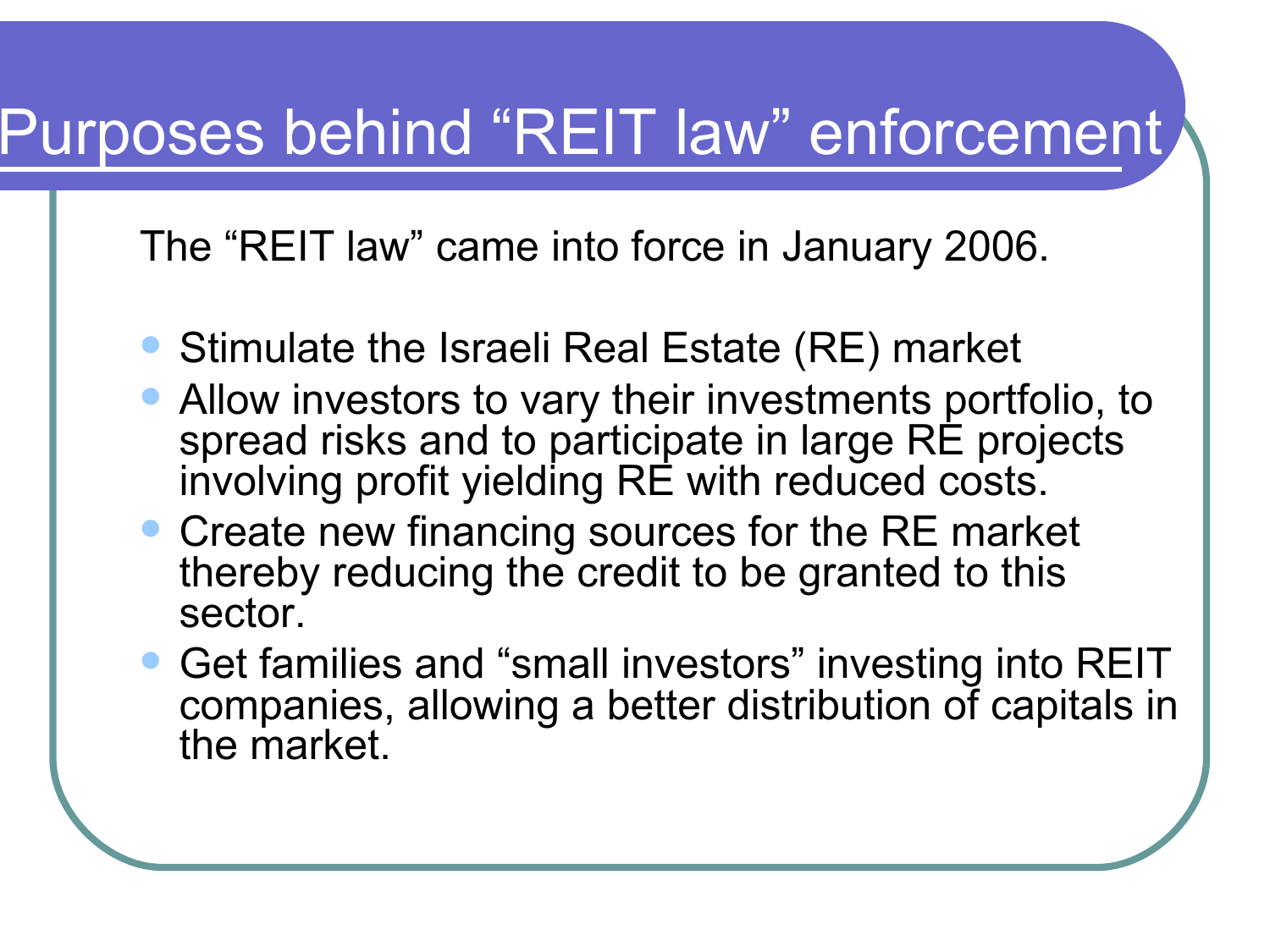# Principal Provisions of the "REIT law"

- Incorporated in Israel
- Business must be controlled & managed from Israel
- Shares must be listed & marketable on the Tel Aviv Stock Exchange within 12 months after incorporation
- Since the incorporation, the company has no other assets, activities, income, expenses, or undertakings, than those relevant to its activity as REIT
- At least 75% of the assets must be profit yielding RE
- At least 200 million NIS (around 33.3 million euros) must be invested in profit yielding RE, at least 75% of it must be invested in Israel
- At least 90% of income must be distributed to shareholders by April 30, after year ends.
- Shareholders are taxed at their full rates on such distributions **instead** of the REIT company.
- Reduced tax (0.5%) paid by REIT on acquisition of RE assets from companies against shares.
- Tax exemption on shareholders income for Israeli provident funds.
- Tax exemption on shareholders income for foreign retirement funds from a country that has a tax treaty with Israel.
- The ownership of 50% or more of the REIT company will not be held by less than 5 shareholders.
- Total amount of loans taken by REIT company will not be equivalent to more than 60% of the total of profit yielding RE assets.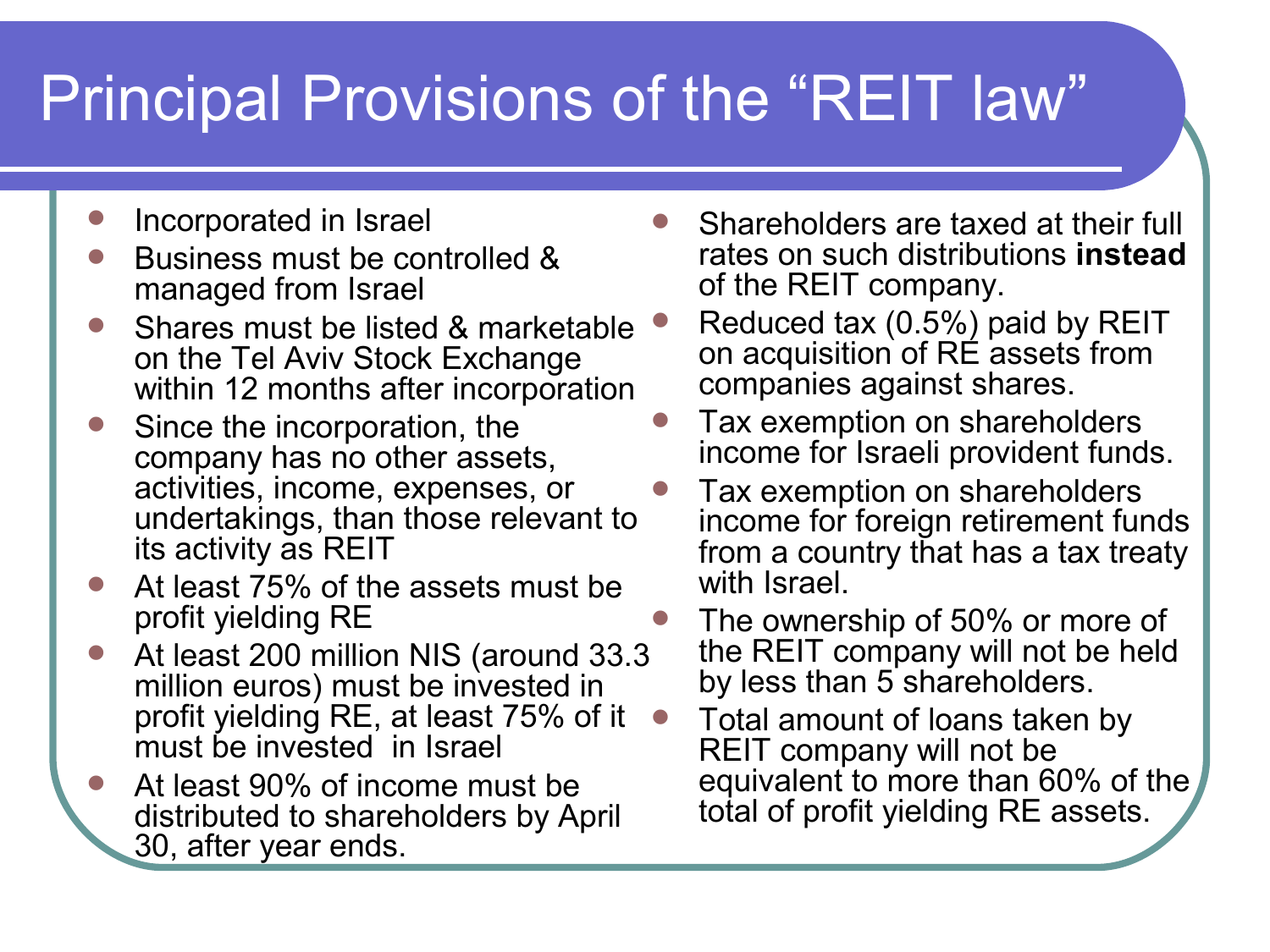# The Israeli REITs market since "REIT law" Enforcement has begun

- Stagnation of the market
- Major Real Estate players do not establish REIT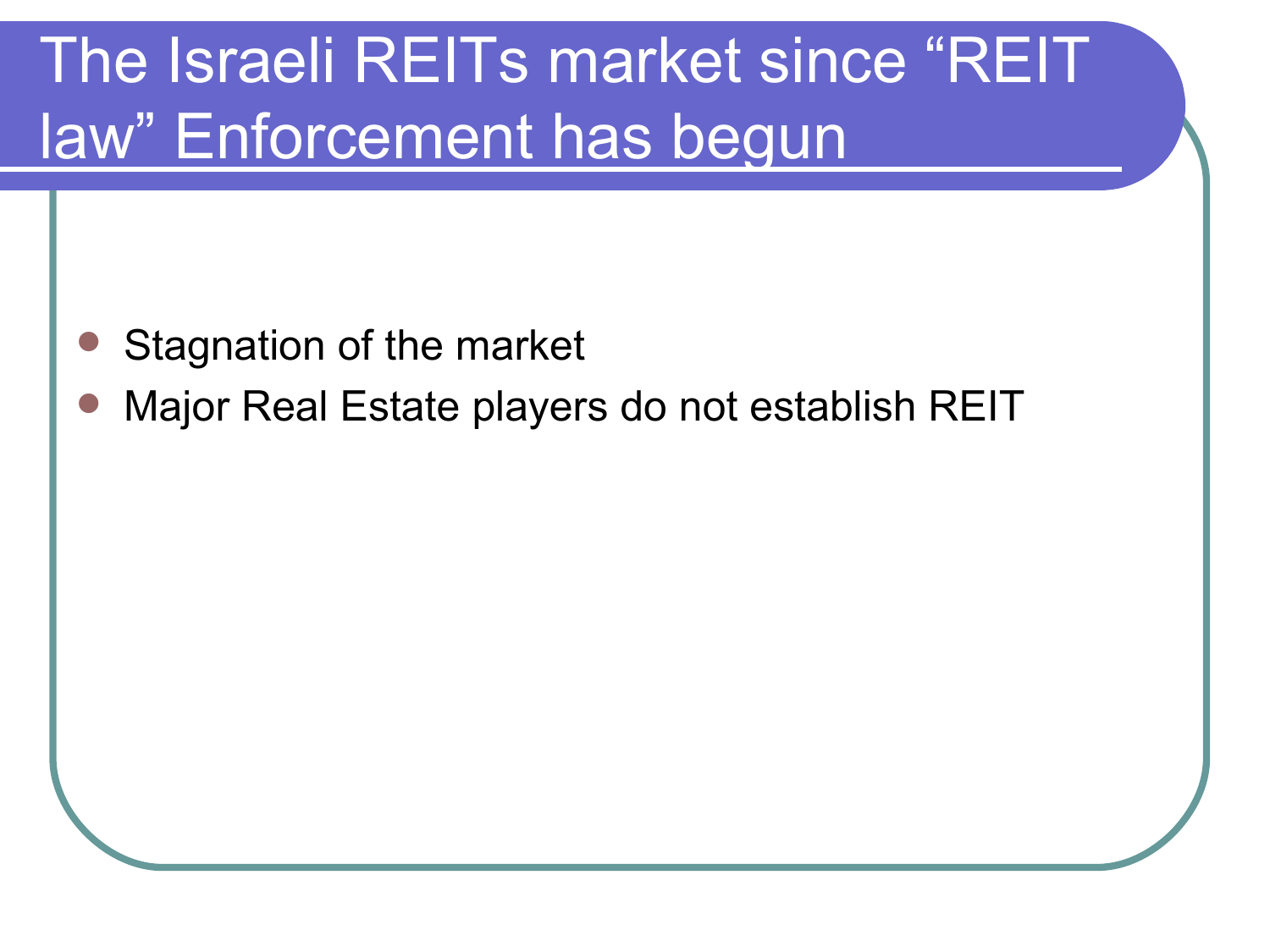#### Main reasons for market's stagnation

#### $H_{\alpha}$  following  $R_{\alpha}$

- No tax exemption on gains from transfer of assets from existing RE companies to their new REIT.
- The limitation to ownership concentration: The ownership of **50%** or more of the REIT company will not be held by less than 5 shareholders.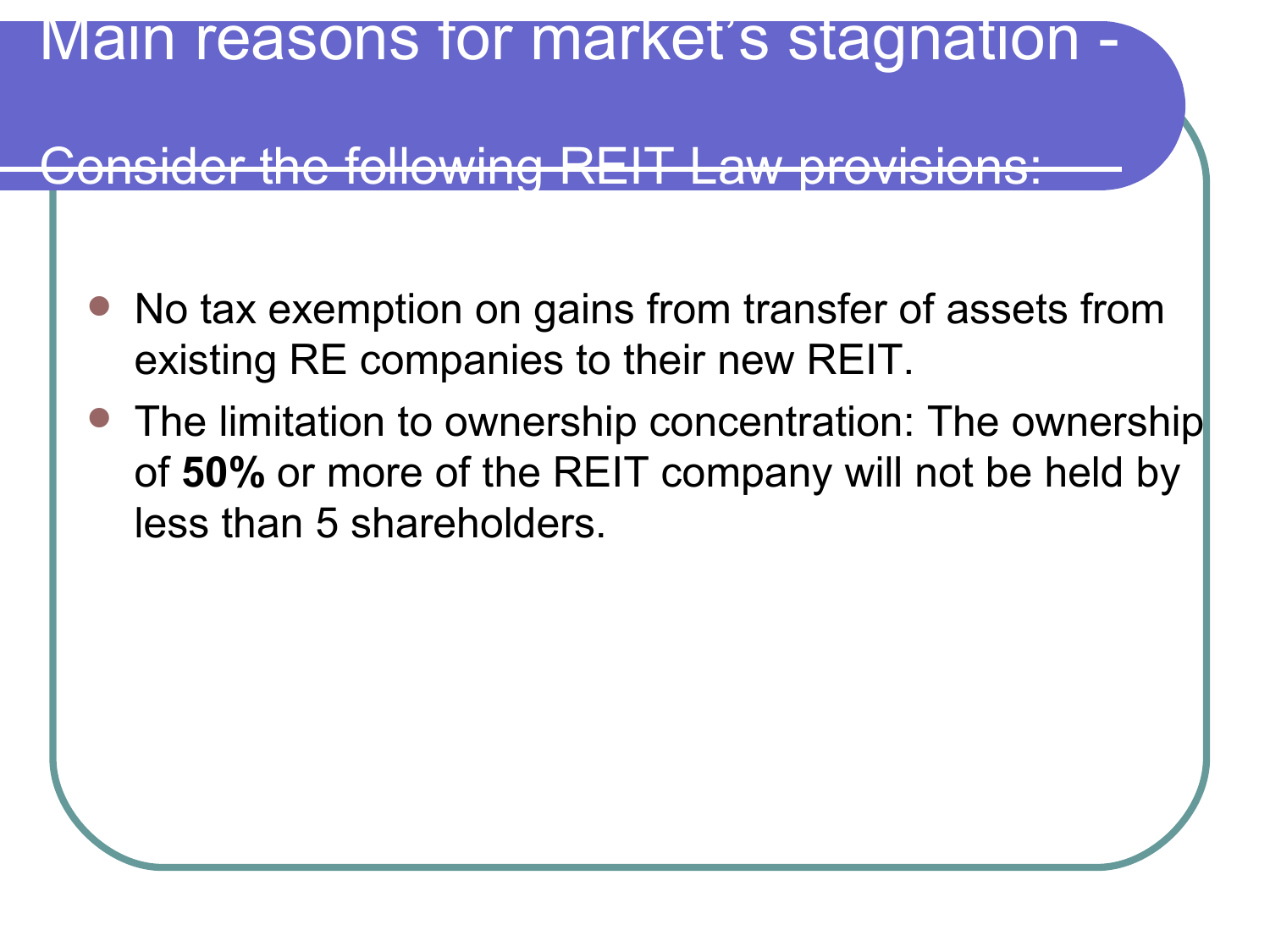# Solutions: Amending the "REIT Law"

- Tax exemption on transfer of assets from RE companies to REIT companies.
- During first 5 years of REIT company ,the ownership of **70%** or more of the REIT company will not be held by less than 5 shareholders.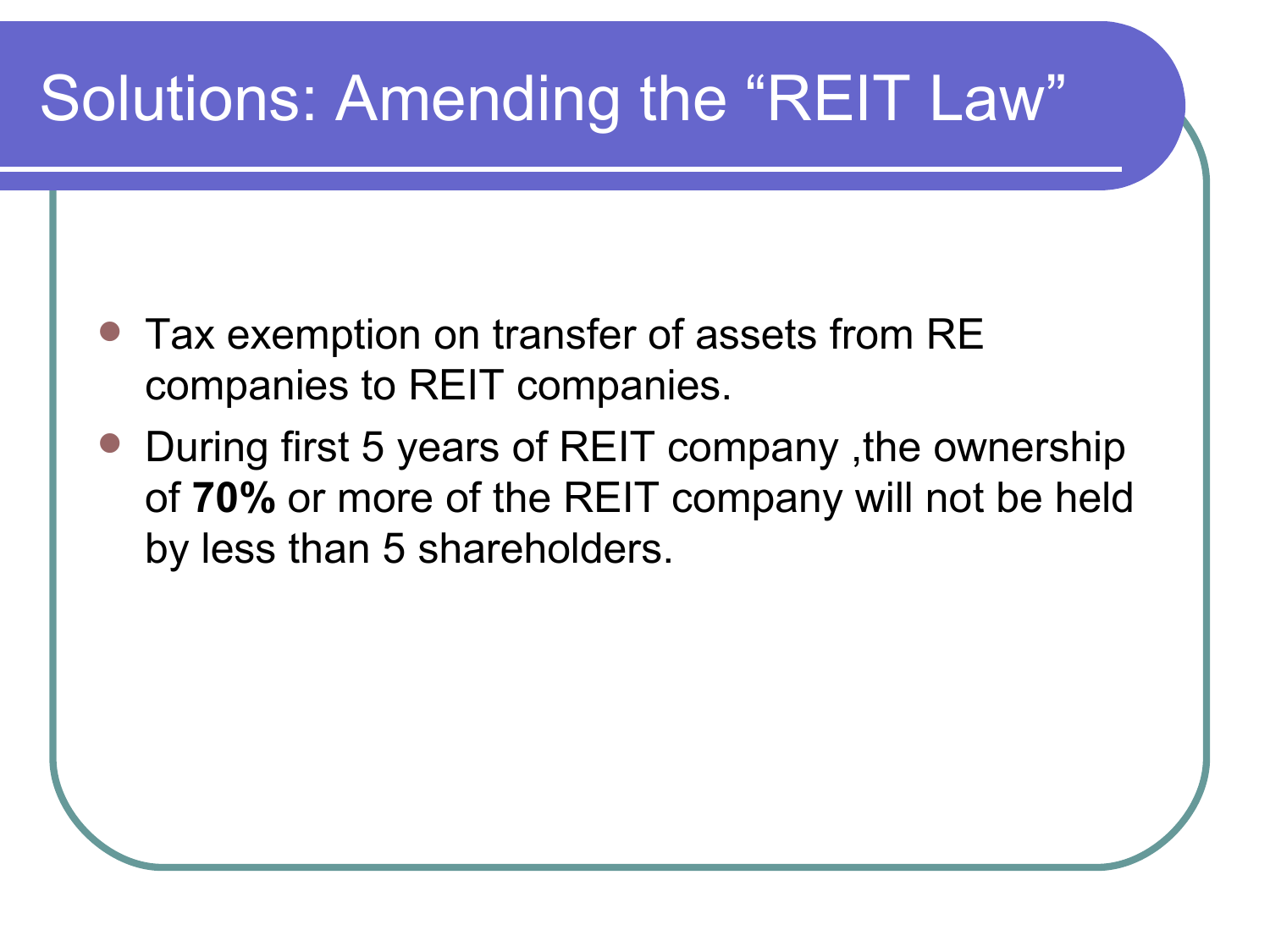## Consequences of the proposed amendments

- Movements in the market.
- New REITS to open in the next months.
- Criticism of the amendments: less transparency in the market following a bigger concentration of ownership was allowed.